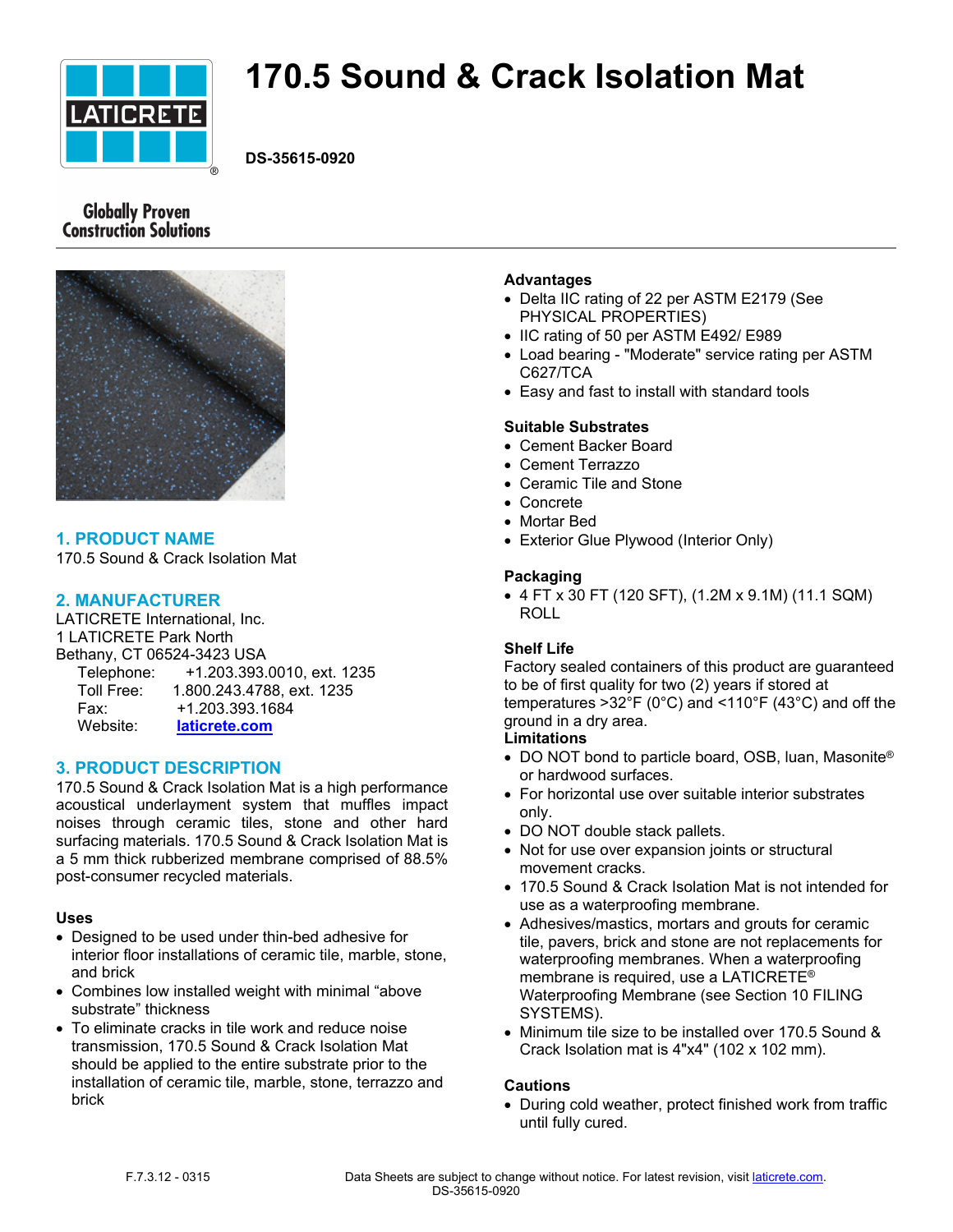- For green marble, resin backed or other moisture sensitive tile or stone, use LATAPOXY® 300 Adhesive, refer to Data Sheet 633.0.
- For white and light-colored marbles use 254 Platinum (WHITE).
- Keep out of reach of children.

# **4. TECHNICAL DATA**





## **Applicable Standard**

 ASTM E2179, ASTM C 627, ANSI A118.13, ANSI A118.12

## **Physical Properties**

Tested with LATICRETE polymer fortified thin-set.

| <b>Property</b>                             | <b>Test Method</b>               | <b>Results</b>     |
|---------------------------------------------|----------------------------------|--------------------|
| <b>Robinson Floor Test</b>                  | ASTM C627                        | Moderate           |
| Impact Insulation<br>Class (Delta IIC)      | <b>ASTM</b><br>E2179/E989        | Delta IIC<br>$22*$ |
| Sound<br><b>Transmission Class</b><br>(STC) | <b>ASTM</b><br>E90/ASTM<br>E413  | 52                 |
| Impact Insulation<br>Class (IIC)            | <b>ASTM</b><br>E492/ASTM<br>E989 | 50                 |

Specifications subject to change without notification. Results shown are typical but reflect test procedures used. Actual field performance will depend on installation methods and site conditions.

\* Sound Ratings are based on independent laboratory tests. Complete test report available upon request.

Specifications subject to change without notification. Results shown are typical but reflect test procedures used. Actual field performance will depend on installation methods and site conditions.

## **5. INSTALLATION**

#### **Surface Preparation**

Concrete shall be in place for 28 days (minimum) and shall be dry. The surface shall have a smooth finish and be free of voids, sharp protrusions and loose aggregate. All surfaces should be between 40°F (4°C) and 90°F (32°C) and structurally sound, clean and free of all dirt, oil, grease, paint, concrete sealers or curing compounds and cement laitance. Rough or uneven concrete surfaces should be made smooth with a modified portland cement underlayment to provide a wood float or better finish.

Do not level with gypsum or asphalt based products. Refer to Technical Data Sheet 152 "Bonding Ceramic Tile, Stone or Brick Over Wood Floors" (refer to section 10, FILING SYSTEMS).

- 1. Installer must verify that deflection under all live, dead and impact loads of interior plywood floors does not exceed industry standards of L/360 for ceramic tile and brick or L/480 for stone installations where L=span length.
- 2. Minimum construction for interior plywood floors. **SUBFLOOR:** 5/8" (15 mm) thick exterior glue plywood, either plain with all sheet edges blocked or tongue and groove, over bridged joists spaced 16" (400 mm) o.c. maximum; fasten plywood 6" (150 mm) o.c. along sheet ends and 8" (200 mm) o.c. along intermediate supports with 8d ring-shank, coated or hot dip galvanized nails (or screws); allow 1/8" (3 mm) between sheet ends and 1/4" (6 mm) between sheets edges; all sheet ends must be supported by a framing member; glue sheets to joists with construction adhesive.

**UNDERLAYMENT:** 5/8" (15 mm) thick exterior glue plywood fastened 6" (150 mm) o.c. along sheet ends and 8" (200 mm) o.c. in the panel field (both directions) with 8d ring-shank, coated or hot dip galvanized nails (or screws); allow 1/8" (3 mm) to 1/4" (6 mm) between sheets and 1/4" (6 mm) between sheet edges and any abutting surfaces; offset underlayment joists from joints in sub-floor and stagger joints between sheet ends; glue underlayment to subfloor with construction adhesive. Refer to Technical Data Sheet 152 "Requirements for Direct Bonding of Ceramic or Stone Tiles Over Wood Floors" for complete details.

## **Application**

## **Perimeter Isolation Strip**

It is essential that all walls and building elements are isolated from the floor. The use of acoustical ceiling panels in the space below would provide additional sound control.

*Note: It is recommended to install a perimeter isolation strip before placing and trimming 170.5 Sound & Crack Isolation Mat. Attach the perimeter isolation strip to the perimeter wall of the entire sub-floor, as well as around the perimeter of any protrusions, in order to isolate or break the vibration transmission path between the floor and the wall. Temporarily fasten perimeter isolation strip in place with masking, duct, or carpet tape. The perimeter isolation strip can then be removed after the tiles have set firm. The joints can then be filled with an appropriate acoustical sealant.* 

*Note: As an alternative to perimeter isolation*